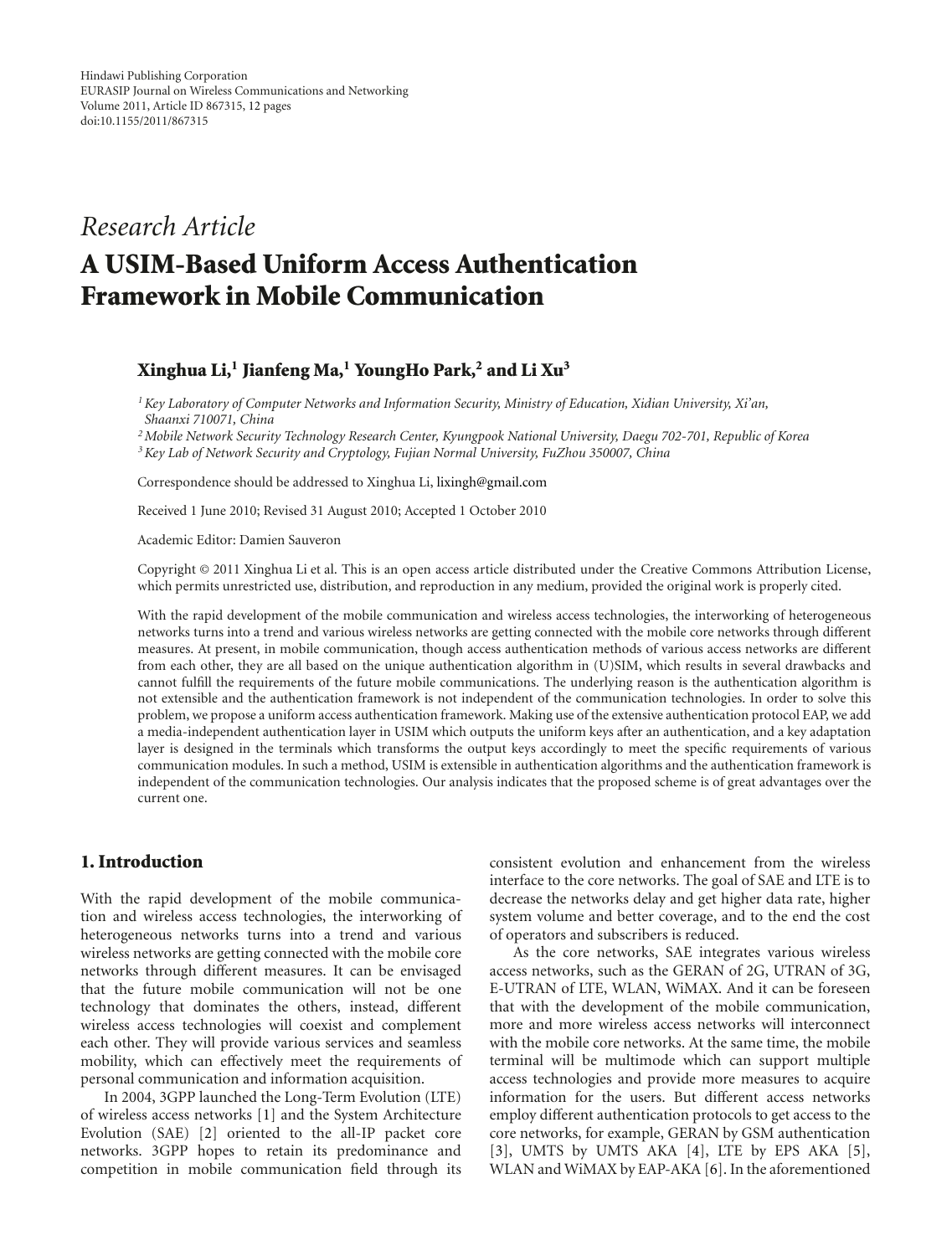authentication protocols, in a mobile terminal the specific authentication algorithm is implemented on (U)SIM card. For GERAN, SIM card runs GSM authentication algorithm. While for the UTRAN, LTE, WLAN and WiMAX, they all employ USIM to run the AKA algorithm though their respective authentication protocols are not same. That is, the present SIM or USIM supports only one authentication algorithm. In the long run of mobile communication, this authentication method will result in the following drawbacks.

- (1) If a user updates his communication equipments, for example, from GSM phone to 3G phone, even in the same operator networks, in order to enjoy the 3G service he has to change his SIM card to USIM. Nowadays, the mobile communication technology develops rapidly, and updating mobile communication technologies will adopt new authentication protocols, as the 3GPP TS 33821-800 [7] has pointed out. Therefore, to support the emerging communication technologies USIM will have to be constantly updated.
- (2) In the long run, the future mobile communication technology (e.g., 4G) should support various authentication algorithms which are based on either the symmetric key or the asymmetric key. A lot of research has been made and many authentication protocols have been proposed [8–10] in this field. But the present USIM just supports the AKA algorithm, which evidently cannot meet the requirements of future wireless communication technology.
- (3) It is expected that USIM not only supports multiple authentication algorithms, but provides the terminal the function to negotiate a suitable authentication protocol with the networks according to a specific user or scenario. But at present the operator implements the same authentication protocol for any user under any circumstance, and it cannot provide personalized authentication services, neither can it adopt different authentication methods according to the different scenario (e.g., roaming or nonroaming), which limits the operator to provide better services and cannot meet the requirements of the future mobile communication.
- (4) In addition, in functionality it is expected that USIM is independent of the terminal equipment: USIM is used to identify the user and perform the access authentication, while the terminal equipment is to communicate with the networks. At present, in order to make use of the AKA algorithm in USIM, WLAN or WiMAX modules (or interface cards) in the multimode terminal have to take part in the implementation of the authentication protocol EAP-AKA, which results in "tight couple" between the USIM manufactures and terminal equipment manufactures and detriment their respective development and maintenance.

We find that the fundamental reason resulting in the drawbacks mentioned above is the present USIM is not extensible in terms of authentication algorithm and the authentication framework is not independent of communication technology. For the independence, 3GPP TR 23.882 [11] has also specified this requirement. In order to overcome the drawbacks and meet the development requirements of mobile communication, we propose a uniform access authentication framework. First, taking advantage of the Extensible Authentication Protocol EAP, we realize the media-independent access authentication in USIM which outputs uniform keys after the success authentication. Then, in the terminal, a key adaptation layer is designed which transforms the output keys accordingly to meet the specific requirements of various communication modules in the terminals. In such a way, USIM is extensible in authentication algorithms and the authentication framework is independent of the underlying communication technologies. In addition, the function of USIM and the terminal can be separated from each other, which facilitates their respective development and maintenance.

The rest of this paper is organized as follows. Section 2 briefly presents the background. The proposed uniform access authentication framework and procedure are described in Section 3. Section 4 gives the implementation of the uniform access authentication. Section 5 analyzes its security, performance and advantages. Finally, we conclude this paper in Section 6.

#### **2. Background**

*2.1. SAE Architecture.* SAE architecture is shown in Figure 1, which is made up of two parts: core networks and access networks.

*Core Networks.* The core networks consist of two parts, and they are UMTS core networks and Evolved Packet Core, respectively, which are connected through the S3 interface.

*Access Networks.* Access networks consist of the following wireless networks: (1) GERAN of 2G, (2) UTRAN of 3G, (3) E-UTRAN of LTE, (4) Trusted non-3GPP access networks, typically is WiMAX, (5) Untrusted non-3GPP access networks, typically is WLAN.

Different access networks or access technologies adopt different authentication methods to access the SAE:

- (i) GERAN adopts GSM authentication;
- (ii) UTRAN adopts UMTS AKA;
- (iii) LTE adopts EPS AKA;
- (iv) WLAN and WiMAX adopt EAP-AKA.

*2.2. GERAN Access Authentication: GSM Authentication [3].* The authentication procedure of GSM is shown in Figure 2. The user equipment UE sends the international mobile subscriber identity (IMSI) to the authentication center HLR/AuC in its home networks which generates *n* authentication vectors using the shared key *K* with SIM and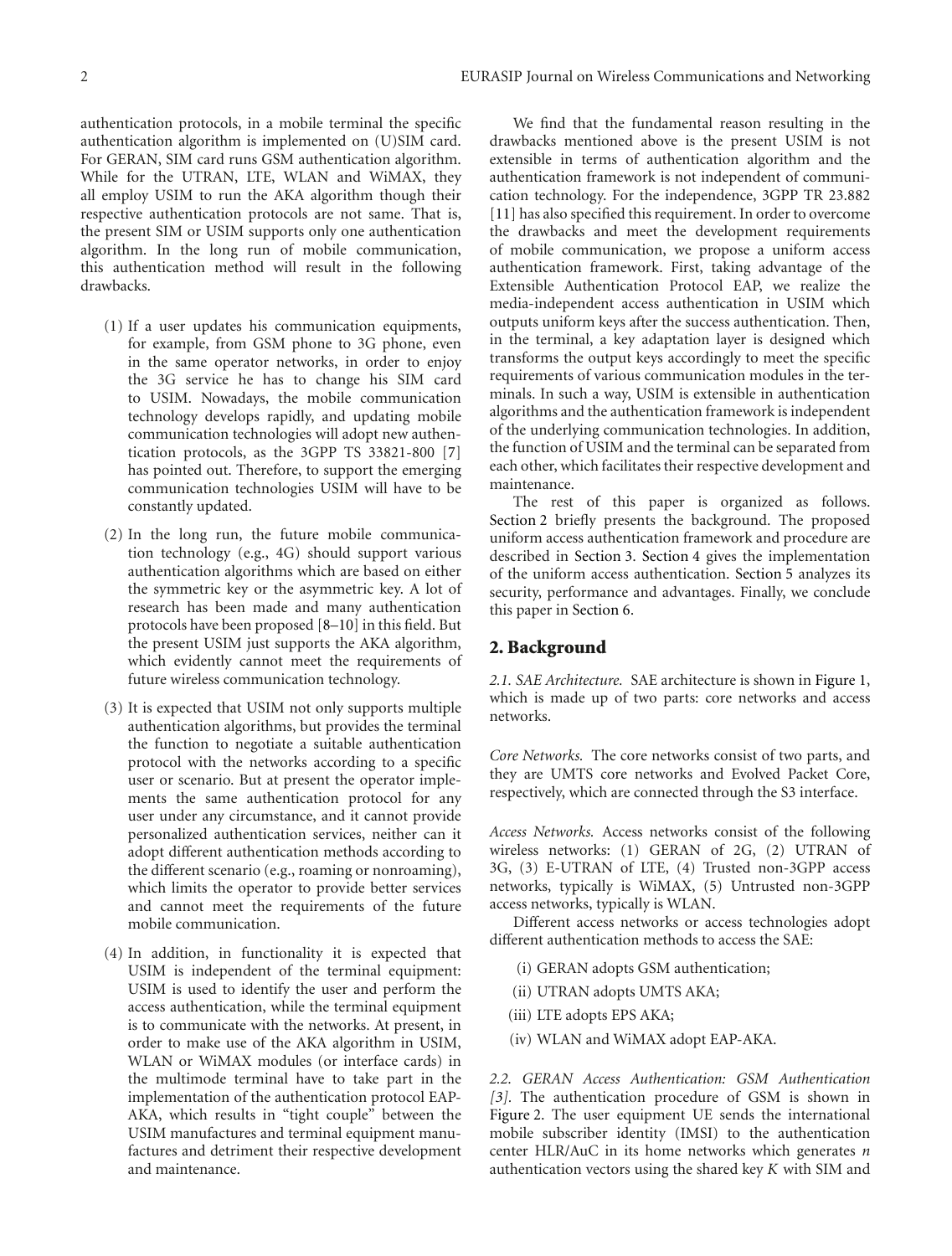

Figure 1: SAE architecture.



Figure 2: GSM Authentication.

sends them to the MSC/VLR. Every authentication vector is a triple (RAND, XRES,  $K_c$ ) where RAND is a random value, XRES is the expected response of RAND and  $K_c$  is the derived encryption key. Upon receiving the authentication vectors, MSC/VLR selects one and sends the RAND to UE. SIM computes the response RES and  $K_c$  based on the shared key *K* and RAND and delivers RES to the MSR/VLR which compares XRES with RES. If equal, UE is authenticated successfully and from then on, UE and the base station use *Kc* to protect the messages transmitted between them.

In the above procedure just the networks authenticate the UE, but UE does not authenticate the networks. In addition, this protocol is not secure enough and many security drawbacks have been identified [12]. Therefore, 3G improves this authentication procedure using AKA algorithm.

*2.3. G Access Authentication: UMTS-AKA [4].* In 3G, USIM shares a key *K* with the authentication center HE/AuC in the home networks. Based on this key, UE and networks authenticate each other through the UMTS AKA which procedure is shown in Figure 3.

Through the first two messages, VLR/SGSN gets UE's identity and requests the corresponding authentication vectors from HE/AuC which generates and sends *n* authentication vector back. Each vector is a quintuple (RAND, XRES, CK, IK, AUTN) where RAND is a random value, XRES is the expected response of RAND, CK is the encryption key, IK is the integrity key and AUTN is the network authentication token. Upon receiving these authentication vectors, VLR/SGSN selects one and sends RAND and AUTN to UE. Through verifying AUTN, USIM authenticates the networks. Then, it computes the response RES of RAND using the shared key *K* and derives the CK and IK. Finally, it delivers RES to the VLR/SGSN which compares XRES with RES. If equal, the UE is authenticated successfully.

*2.4. G-WLAN and 3G-WiMAX Authentication: EAP-AKA [6].* Using the shared key *K* between USIM and the core networks, UE adopts EAP-AKA to get access to the SAE through WLAN or WiMAX. This procedure is similar to the UMTS AKA and the main difference is that it is implemented in EAP framework. The procedure is shown in Figure 4 where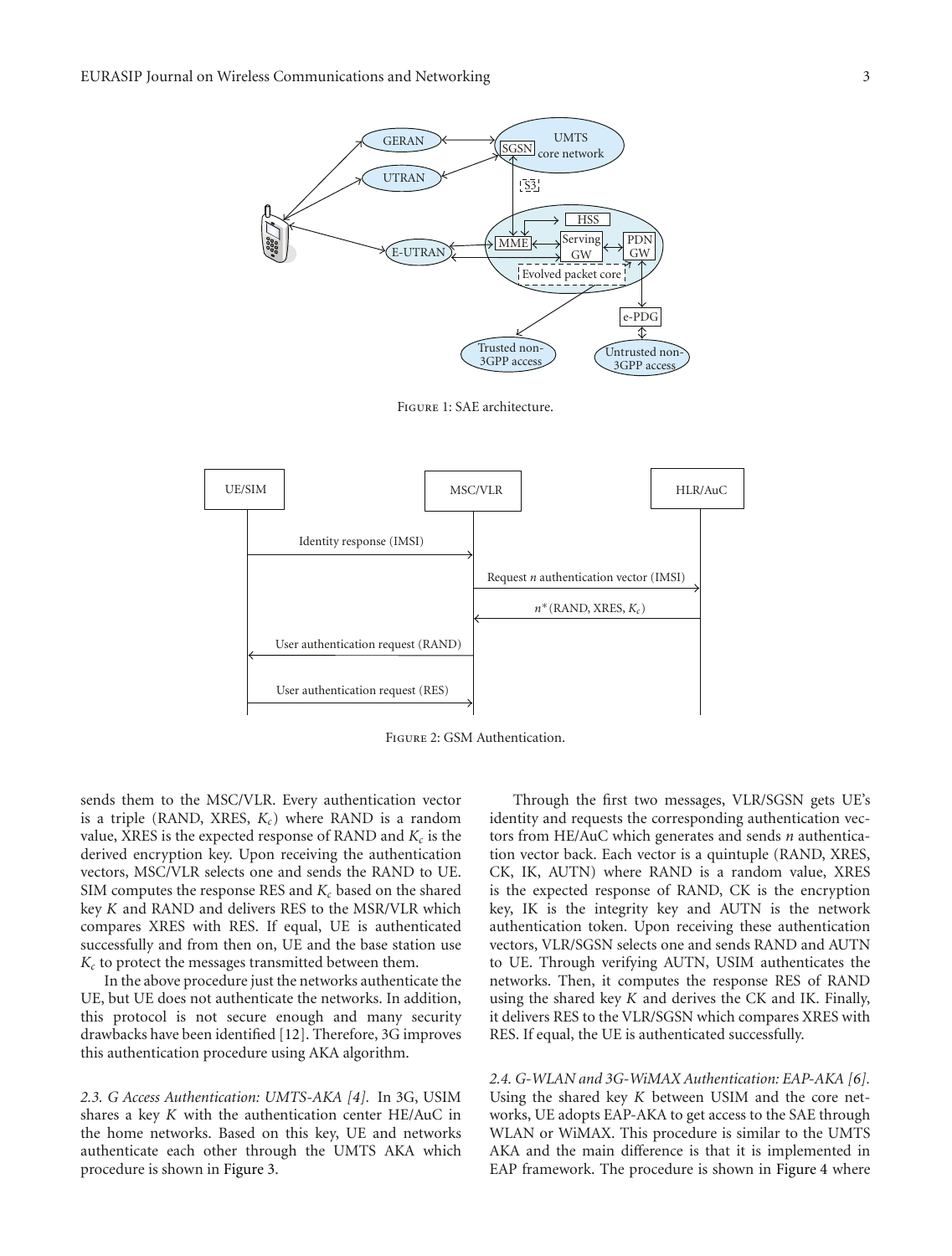

Figure 4: EAP-AKA.

the first three messages EAPOL-Start, EAP-Request/Identity and EAP-Response/Identity are inherent in EAP framework. Through these three messages, HAAA gets the UE's identity, and then performs the AKA authentication with UE. Compared with the UMTS AKA, a message authentication code MAC is added to the EAP-Request/AKA-Challenge and EAP-Response/AKA-Challenge, which provides the integrity protection to the EAP messages.

It should be noted that in this procedure the computation of RES and the verification of AUTN is performed by the AKA algorithm on the USIM. While the generation or verification of the MAC is performed by the WLAN and WiMAX wireless interface cards. Therefore, in EAP-AKA, WLAN and WiMAX wireless interface cards take part in the protocol implementation. That is, the communication module is involved in the authentication protocol implementation.

*2.5. Access Authentication of LTE: EPS AKA [5].* Similar to UMTS AKA, EPS AKA is also based on the shared key *K* between USIM and the networks, which procedure is shown in Figure 5. After receiving UE's IMSI, the mobility management entity MME sends the home network HE

Authentication Data Request which includes IMSI, serving networks SN identity and network type. Upon receiving the request, HE generates an EPS authentication vector (RAND, XRES, AUTN,  $KSI<sub>ASME</sub>$ ) where the first three parameters are same as those in the EAP-AKA, and KSIASME is the key set identity of access security management entity ASME. MME sends the RAND, AUTN and  $KSI<sub>ASME</sub>$  to the UE which verifies the AUTN and authenticates the networks. If successful, UE generates the response RES and sends it back to MME which compares XRES with RES and authenticates UE. The key hierarchy established in this procedure is shown in Figure 6.

*2.6. Analysis of Access Authentication Protocols in SAE.* From the procedures above, it can be seen that in UMTS AKA, EPS AKA and EAP-AKA, the terminal in these three cases all makes use of USIM to realize authentications. Though the authentication protocols are different, they all implement the AKA algorithm on USIM which is shown in Figure 7.

From the authentication procedures above, it can be seen that USIM just realizes a specific authentication algorithm AKA which is independent of the underlying communication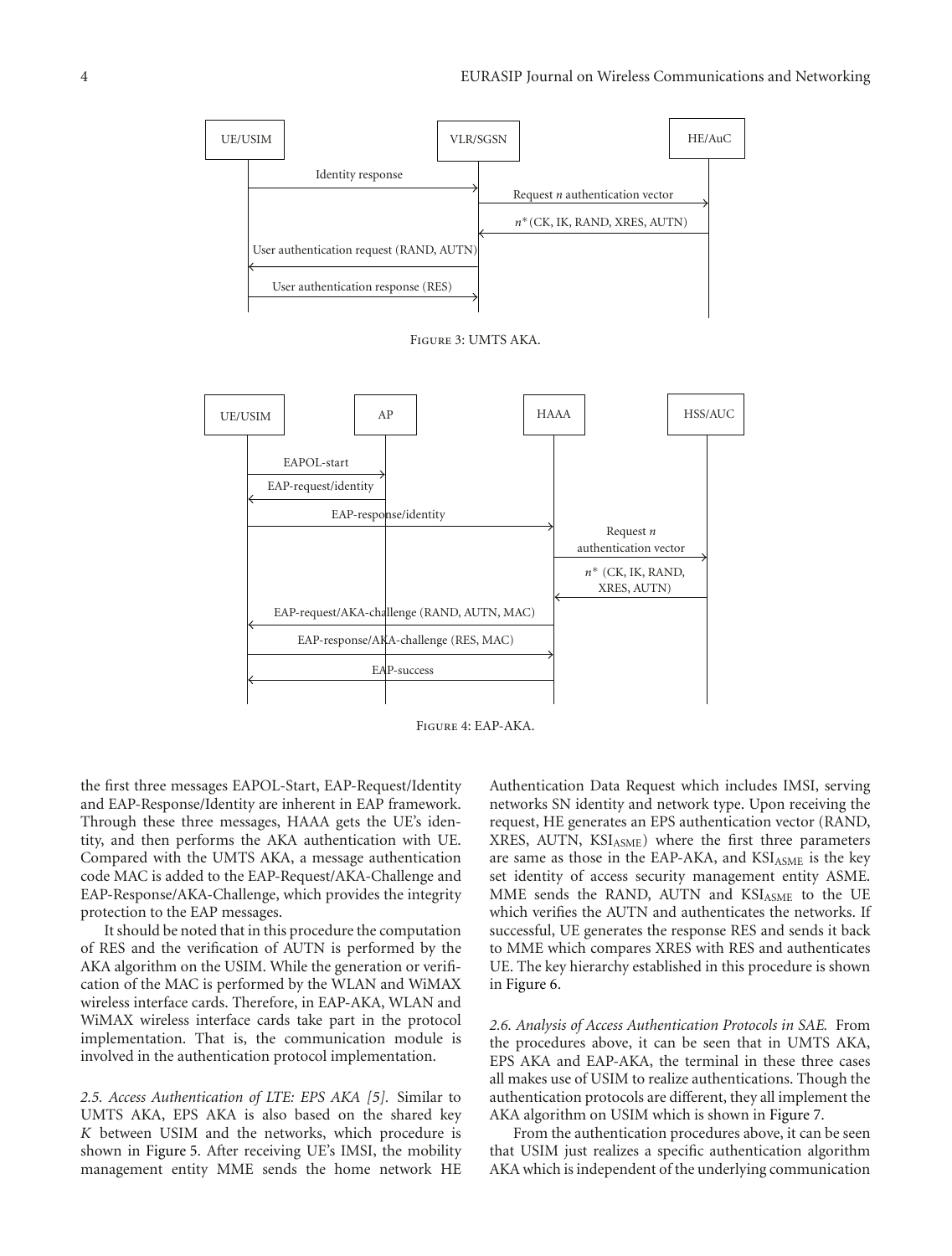





Figure 6: Key hierarchy generated in EPS-AKA.



Figure 7: AKA algorithm on USIM.

technologies. That is, regardless of what kind of access networks, USIM always implements this algorithm to realize the mutual authentication with the mobile core networks. The drawbacks resulting from this authentication method

have been presented in Section 1, and its underlying reasons are as follows.

- (1) The authentication algorithm in USIM is not extensible, and other authentication methods cannot be integrated into it. Therefore, USIM has to be changed to support the authentication protocols in emerging network technologies.
- (2) The authentication framework is not independent of underlying communication technologies. At present, USIM just realizes the independence between AKA algorithm and communication technologies, but it cannot integrate other authentication methods to realize the independence between the authentication framework and communication technologies. Therefore, the functions of USIM and terminals cannot be completely separated from each other. Furthermore, UE is not able to negotiate and implement a suitable authentication algorithm with the networks according to a specific user or scenario.

# **3. The Uniform Access Authentication Framework and Authentication Process**

In order to overcome the drawbacks mentioned above, we propose a uniform access authentication method based on USIM, which enables the authentication framework independent from communication technologies, and provides the extensibility to the authentication method. Besides, this framework can integrate the existing protocols and support various wireless access authentication protocols on one USIM, which can meet the authentication requirements of the future communication technology.

*3.1. The Uniform Access Authentication Framework on UE.* The proposed uniform access authentication framework is shown in Figure 8 which consists of two parts: the "media independence authentication layer" in USIM, and the "key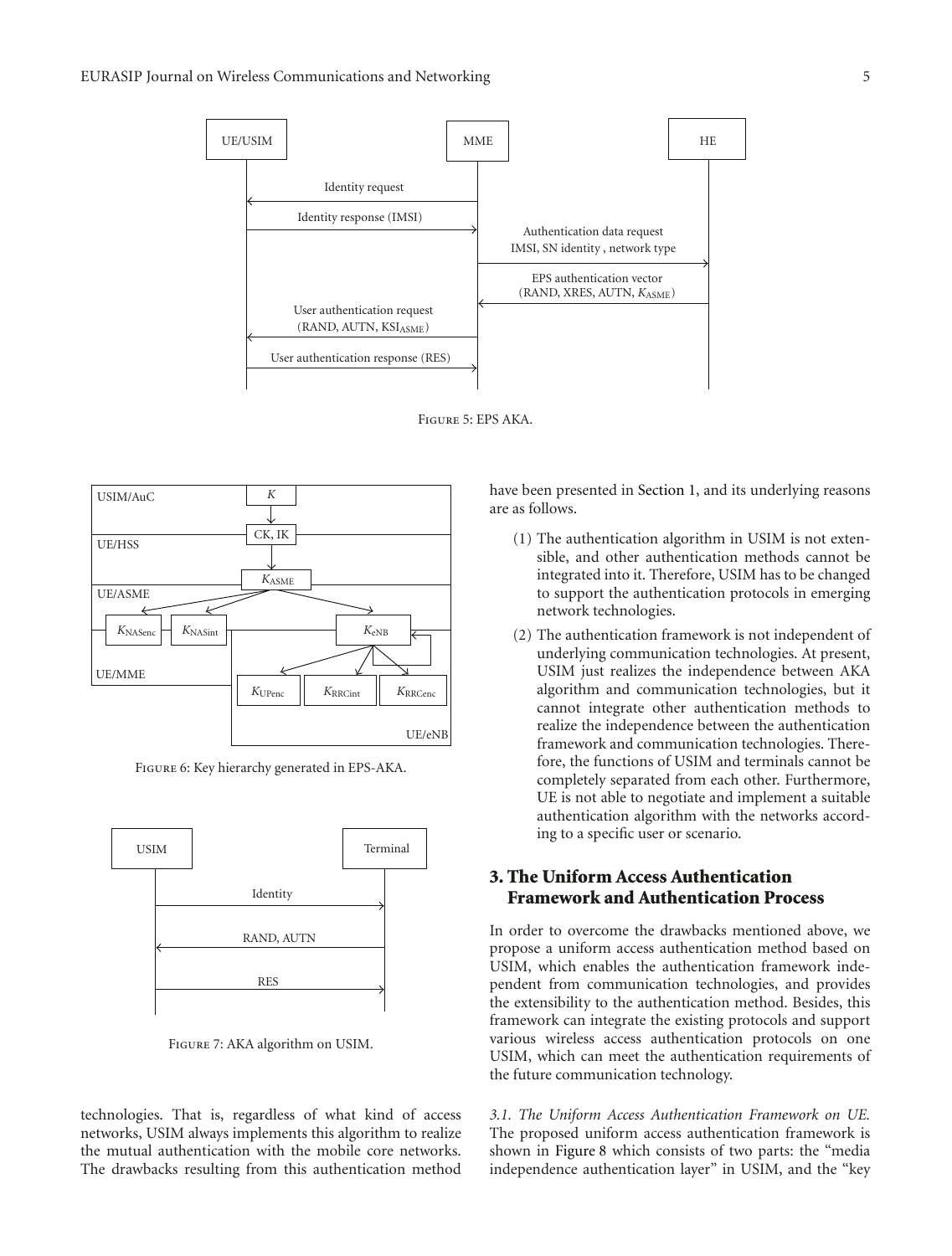

Figure 8: Uniform Access Authentication Framework on UE.

adaptation layer" in the terminal equipment. The terminal equipment is multimode which supports multi communication technologies, such as 3G, LTE, WLAN, WiMAX, 4G.

*(1) Media Independent Authentication Layer.* This layer enables USIM to support EAP framework [13]. UMTS AKA and EPS AKA are integrated into the EAP framework to form the EAP-AKA and EAP EPS-AKA. In addition, EAP framework is open and new protocols can be integrated according to the specific application, for example, in order to fulfill the access authentication requirements of 4G, some new EAP methods can be introduced (such as "other EAP method 1", "other EAP method *N*" in Figure 8). When the terminal accesses the networks, the media-independent authentication layer negotiates and implements a suitable authentication protocol with the networks. After the successful authentication, it outputs the uniform keys (MSK, EMSK).

*(2) Key Adaptation Layer.* This layer provides expected keys to different communication modules. Various communication module use different forms of keys. (CK, IK) provide security protection for 3G, ( $K_{\text{NASenc}}$ ,  $K_{\text{NASint}}$ ,  $K_{\text{UPenc}}$ ,  $K_{\text{RRCint}}$ , *K*RRCenc) for LTE, and (MSK, EMSK) for WLAN [13]. The uniform keys that media-independent authentication layer outputs are MSK and EMSK, which cannot meet the requirements of various communication modules. In order to provide the expected keys to different communication modules, a key adaptation layer is needed between the media-independent authentication layer and communication module, which adapts MSK and EMSK to the key form that each communication module requires. Specifically, the key adaptation layer in every communication module transforms the (MSK, EMSK) to their respective key form.

*3.2. The Uniform Access Authentication Procedure.* The message interactions between USIM, the terminal equipment and the networks in the uniform access authentication procedure are shown in Figure 9. First, the terminal activates the EAP module in USIM by sending the "AUTHENTICATE" to USIM which then replies with EAP-Start message back to the server through the terminal. Upon receiving this message, the server requires UE's identity through EAP-Request/Identity. In EAP-Response/Identity, UE delivers its identity to the server. Thereafter, USIM and the server negotiate a suitable authentication protocol to implement. After the successful authentication, USIM outputs (MSK, EMSK) to the terminal.

Meanwhile, in order to support the uniform access authentication, the authenticator (e.g., NodeB in 3G, eNodeB in LTE and AP in WLAN) shall support portbased access control [14]. That is, before the successful authentication only EAP message is permitted to pass through. Thereafter, the port for the data communication is unlocked. In addition, the authentication server also has to support EAP authentication and generally RADIUS server is applicable.

#### **4. Implementation**

In order to realize the uniform access authentication, there are three pieces of work that have to be done: (1) introduction of EAP in USIM, (2) introduction of other authentication methods into EAP framework, (3) adaptation of (MSK, EMSK). In the following, we will describe these three procedures in details.

*4.1. Introduction of EAP in USIM.* In order to introduce EAP in USIM, we shall realize EAP supplicant in USIM.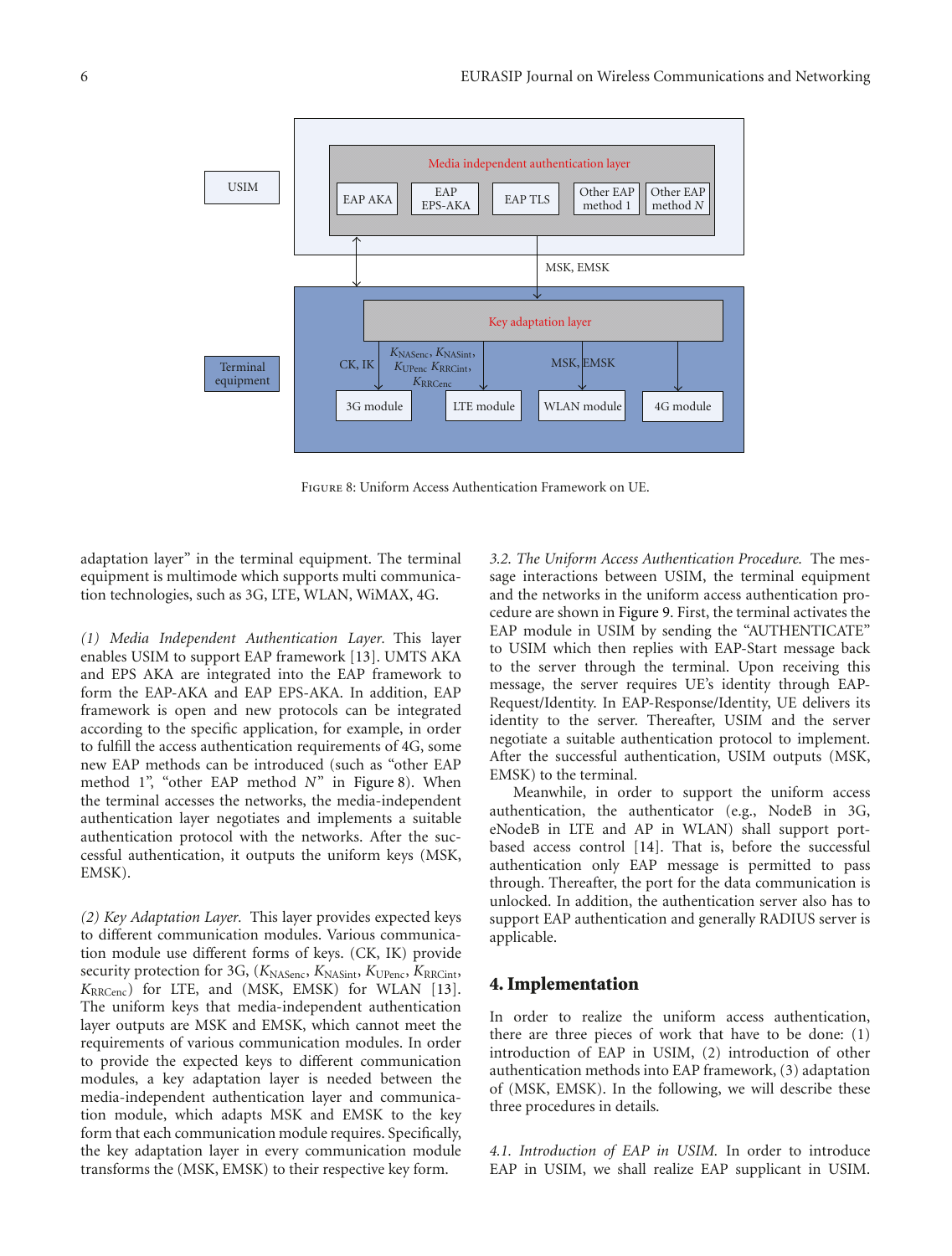

Figure 9: Message interaction procedure in uniform access authentication.

At present, there are two EAP supplicants which are WPAsupplicant [15] and X-supplicant [16]. EAP supplicant is made up of three layers, and from top to bottom they are authentication layer, EAP layer and data-link layer, respectively. In order to realize EAP supplicant in USIM, we need to modify WPA-supplicant and X-supplicant accordingly. Because these two supplicants are mainly used in LAN and the underlying links mainly are 802.2 Ethernet, 802.5 Token Ring and 802.11 WLAN. But in mobile communication, the underlying links are the data-link layers of 3G, LTE, WLAN and 4G. Therefore, these two supplicants are not suitable for the mobile communication environment. In order to adapt EAP supplicants in the mobile communication environment, we replace the data-link layer in WPA-supplicant and Xsupplicant with the data-link layer of mobile communication networks.

The realization of EAP framework in UE is shown in Figure 10, where Authentication Layer and EAP Layer are implemented in USIM and Data-Link Layer in the terminal equipment. In the Authentication Layer there are various authentication algorithms, such as UMTS-AKA, EPS-AKA and TLS. EAP Layer is in charge of the authentication protocol negotiation with the networks, and it sends and receives EAP frame. In addition, this layer encapsulates and decapsulates protocol data. The Data-Link Layer encapsulates and decapsulates the EAP message.

In addition, to make USIM support EAP framework, we need to extend the current command "AUTHENTICATE" [17] between USIM and the terminal equipment. Through the extended command, UE activates the EAP authentication module. Then WPA-supplicant or X-supplicant negotiates and implements a suitable authentication algorithm with the authentication server.

*4.2. Introduction of Other Authentication Methods into EAP Framework.* As shown in Figure 8, the media independent authentication layer should support various authentication methods which includes existing EAP methods (such as the EAP-AKA, EAP-TLS) and some new ones. Therefore, these new authentication methods should be introduced into the EAP framework. In the following, we take the EPS AKA as an example to show how to introduce a new authentication method in the EAP framework.

In order to integrate EPS AKA into the EAP framework as a new method, EPS AKA shall be added into the EAP supplicant (e.g., WPA-supplicant) and RADIUS server as an independent file. Then a unique "type" shall be assigned to this method and this "type" should be registered in EAP state machine. For example, the assigned type of EAP-MD5 is 4. The specific addition method can be referred to RFC 4137 [18] and WPA-supplicant [15] or X-supplicant [16]. In addition, in order to meet the requirement of uniform key output (MSK, EMSK), the key derived from EPS AKA needs to be transformed. After USIM and AAA server complete the EPS AKA, both get *K*ASME. Based on this key, UE and the server derive MK, MSK and EMSK, respectively:

$$
MK = SHA1 (Identity | KASME),MSK | EMSK = PRF(MK).
$$
 (1)

In the above equation, PRF is a pseudo random function. Thereafter, USIM returns (MSK, EMSK) to the terminal.

*4.3. Key Adaptation Layer.* The goal of the key adaptation layer is to adapt the (MSK, EMSK) to the form that each communication module can accept. In the following, we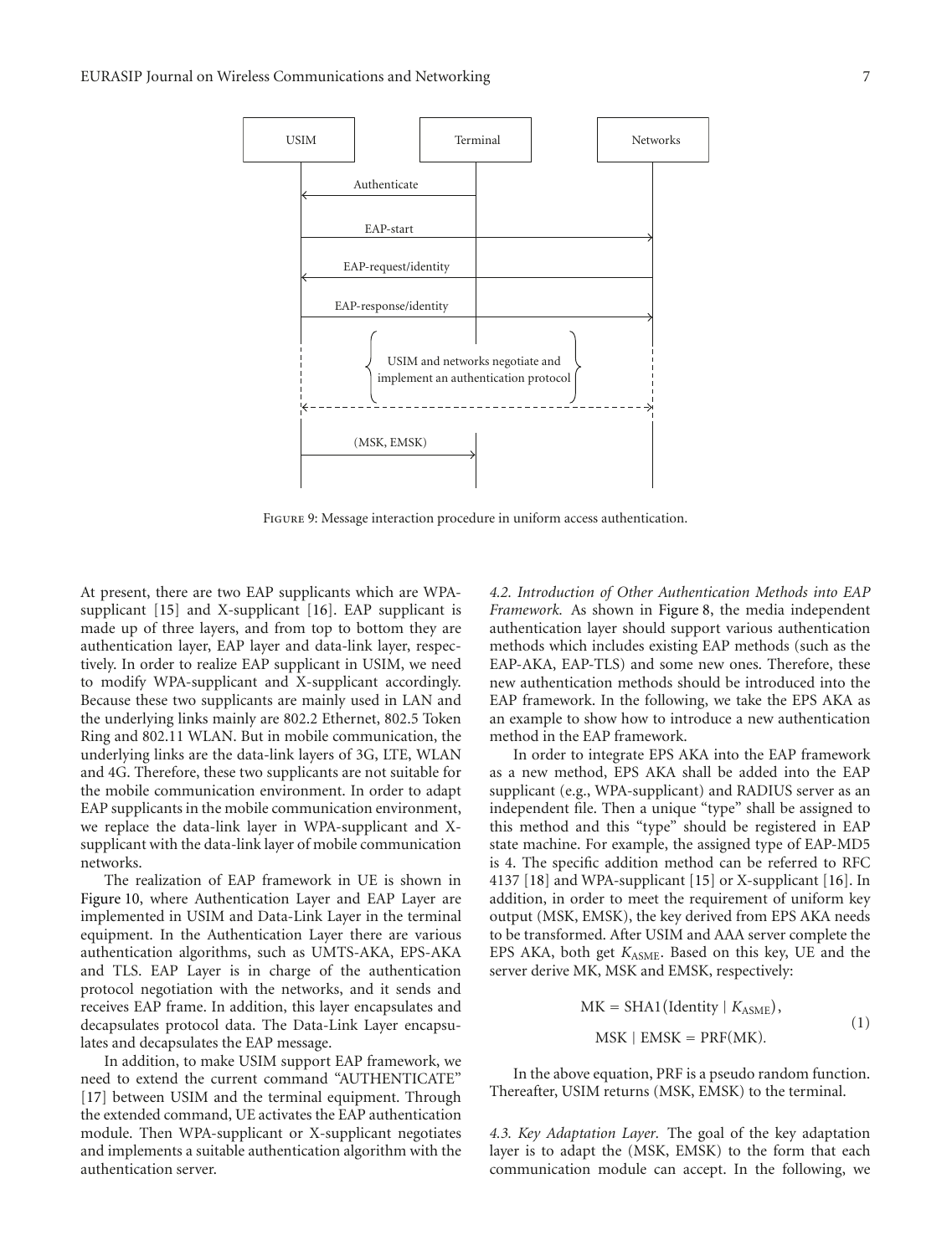present the key adaptation method of every communication module.

*(1) The Key Adaptation Algorithm in 3G Communication Module.* The keys that 3G needs are CK and IK. In order to meet the requirement of 3G, the key adaptation layer in the 3G module takes use of SHA-256 to process MSK and EMSK. The procedure is as follows:

$$
CK | IK = SHA-256(MSK), \qquad (2)
$$

In the above equation, SHA-256 is a secure hash function which output is 256 bits. The first 128 bits are assigned to CK and the latter to IK. Then CK and IK are exported to 3G communication module.

The authentication server delivers MSK to the authenticator NodeB through the EAP-Success [13] and the NodeB derives CK and IK using the same method mentioned above. These two keys provide the security protection to the messages transmitted between UE and NodeB.

*(2) The Key Adaptation Algorithm in LTE Communication Module.* The keys that the LTE communication module needs are *K*<sub>NASenc</sub>, *K*<sub>NASint</sub>, *K*<sub>UPenc</sub>, *K*<sub>RRCint</sub>, *K*<sub>RRCenc</sub>. Upon receiving the MSK and EMSK from the USIM, the key adaptation layer in the LTE module computes the following key:

$$
K_{\text{eNodeB}} = \text{PRF(MSK)},
$$
  

$$
K_{\text{NASenc}} \mid K_{\text{NASint}} = \text{PRF(EMSK)}.
$$
 (3)

Then following the method in Figure 6, the LTE communication module computes  $K_{\text{UPenc}}$ ,  $K_{\text{RRCint}}$ ,  $K_{\text{RRCenc}}$  according to the  $K_{\text{eNodeB}}$ .

For MME, it first forwards MSK to the eNodeB through EAP-Success, then computes  $K_{\text{NASenc}}$  and  $K_{\text{NASint}}$  using the method above. Upon receiving the MSK, eNodeB derives the *K*UPenc, *K*RRCint, *K*RRCenc using the method shown in Figure 6.

Then  $K_{\text{UPenc}}$ ,  $K_{\text{RRCint}}$ , and  $K_{\text{RRCenc}}$  provide security protection to data exchange between the eNodeB and UE, while *K*NASenc and *K*NASint provide the security protection to the messages transmitted between MME and UE.

*(3) The Key Adaptation in WLAN Communication Module.* The keys that WLAN communication module needs are MSK and EMSK, and the outputs of EAP framework are right MSK and EMSK. Therefore, the key adaptation layer in WLAN communication module does not need to do anything, and it just outputs these two keys to the WLAN communication module.

*(4) The Key Adaptation Algorithm in 4G Communication Module.* At present, what kind of keys that 4G needs are unclear and when the specific protection method is determined, the adaptation algorithm can be designed based on MSK and EMSK.

# **5. Evaluation of the Proposed Authentication Method**

*5.1. Security Analysis.* Compared with the original EAP framework, our proposed framework differs in that the three layers of the EAP framework do not resident in one entity: in our framework, the Authentication Layer and the EAP Layer reside in USIM, while Data-Link Layer in TE. The function of the Data-Link Layer is to encapsulate and decapsulate EAP messages which does not involve security-sensitive operations (e.g., encryption or decryption), therefore, this difference will not result in the security compromise of the EAP framework.

Just as the 802.11i, our scheme just provides a framework for authentication protocols. In the proposed framework, the authentication protocols does not need any change and their security is maintained.

Therefore, the security of the proposed framework mainly lies in the defense of the attacks against USIM because there will be security-sensitive information and operations in it, such as the shared key, as well as the encryption and decryption. The attacks are divided into two classes which are invasive attacks and noninvasive attacks [19].

- (1) Invasive attacks mainly include removing the chip from the card, reverse engineering the chipset, and microprobing. To counteract the reverse engineering, a number of copy trap features can be incorporated into the chip designs and to introduce complexity into the chip layout and to use nonstandard cell libraries. To counteract the microprobing, a simple self-test procedure can be added to the smart card that takes an arbitrary input, encrypts and decrypts under an arbitrary key, and compares the result with the original block. Another solution involves disconnecting almost all of the CPU from the bus, leaving only the EEPROM and a CPU component that can generate read accesses [19].
- (2) For noninvasive attacks, four major classes can be distinguished [19].

*Timing Attacks or Chosen-Plaintext Attack.* In order to countermeasure this attack, chosen-plaintext attack-resilient cryptography algorithms should be employed. Or, the maximum times of retrying of PIN should be limited [19].

*Software Attacks.* For example, a Trojan horse application could be used to transport an attack. A countermeasure to prevent this attack is to use a unique-access device driver architecture. Another way to prevent the attack is by using a smart card that enforces a "one private key usage per PIN entry" policy model [19].

*Power and Electromagnetic Analysis Attacks.* Simple Power Analysis, differential power analysis (DPA) [20, 21] and electro magnetic analysis (EMA) [22] all belong to this attack. These techniques for preventing DPA and related attacks fall roughly into three categories. Firstly, signal size can be reduced. Secondly, noise may be introduced into power consumption measurements. Another technique involves the use of nonlinear key update procedures [19].

*Fault Generation Attacks.* These attacks rely on stressing a smart card processor in order to make it perform illegal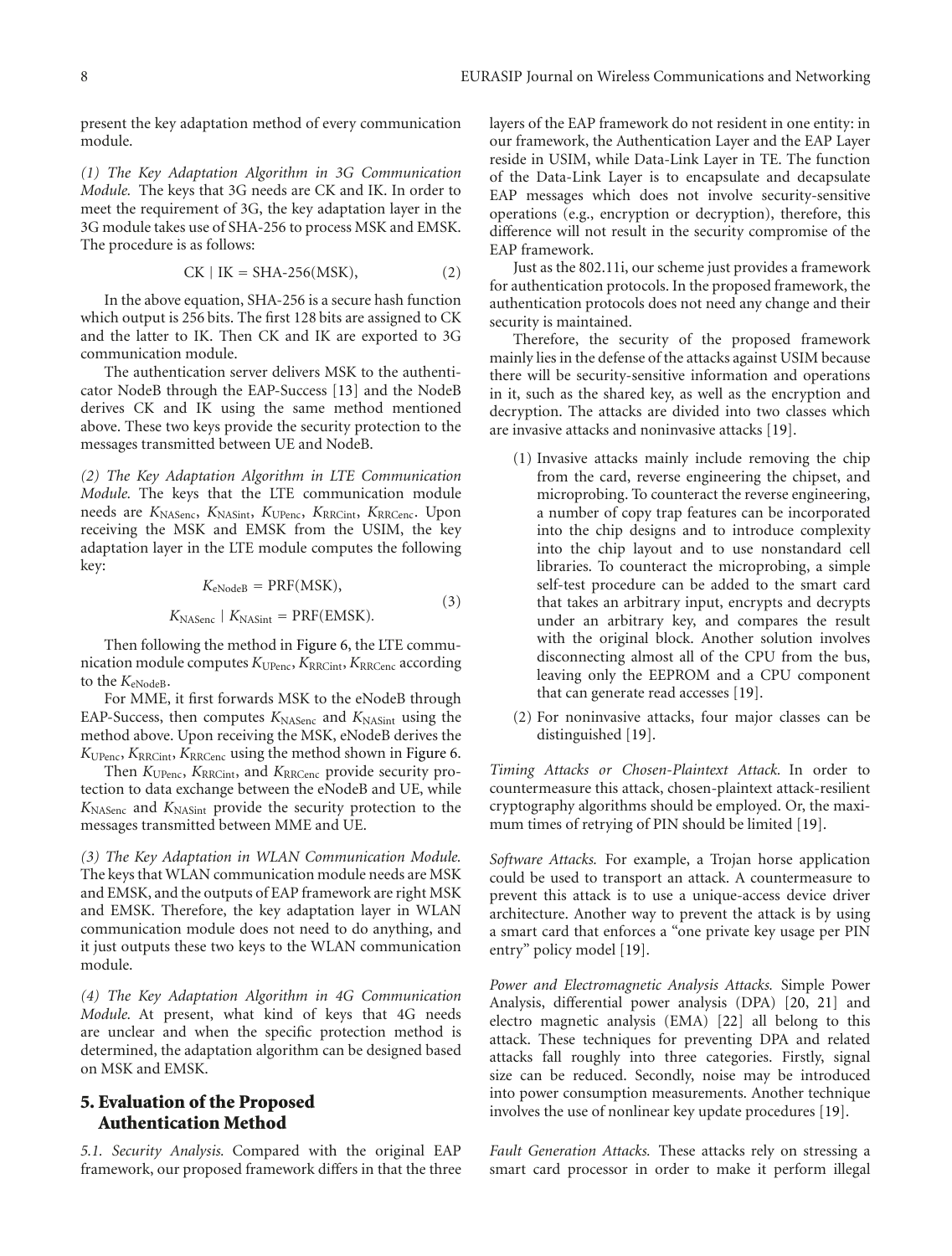

Figure 10: EAP framework in UE.

operations or give faulty results. Power and clock transients can be used to affect the decoding and execution of individual instructions. A possible countermeasure would be to remove completely the clock, transforming the smart card processors in self-timed asynchronous circuits [19].

*5.2. Performance Analysis.* Here, we mainly concern the influence of the proposed framework on existing authentication methods in the latency aspect. The authentication latency is made up of three parts which are (1) propagation latency, (2) transmission latency and (3) computation latency. In the following, we will analyze the influence resulting from the authentication framework in those three parts.

*Propagation Latency.* Comparing with 802.11i [13], the fourway handshake is unnecessary in our framework, because in order to be compatible with the existing message protection method for the air interface, we employ the keys of the original authentication protocol (such as the CK and IK of UMTS-AKA) rather than the keys derived from the four-way handshake. In addition, the original authentication protocol remains unchanged in the proposed framework and only three EAP messages are added that are EAPOL-Start, EAP-Request/Identity and EAP-Success, which can be shown by comparing UMTS-AKA (shown in Figure 3) with EAP-AKA (shown in Figure 5).

*Transmission Latency.* In the proposed framework, the message length will become longer because the EAP encapsulation is introduced. EAP header includes Code, Identifier, Length, and Type fields which length is 40 bits [23]. The bandwidth of UMTS is below 2 Mbps, such as 56 kbps, 64 kbps [24], therefore, the introduction of new transmission delay for each message is more than 0.02 ms. But for the LTE and 4G, their bandwidth is over 20 Mbps [25] and the resulting transmission latency can be neglected.

*Computation Latency.* In the new framework the computation of the protocol also retains unchanged, for example, the computation of EAP-AKA is same as that of UMTS-AKA. Therefore, the new framework does not introduce extra computation delay.

As a whole, for LTE and 4G, the extra authentication delay resulting from the new framework is the propagation delay of the three EAP messages (EAPOL-Start, EAP-Request/Identity and EAP-Success). While for UMTS, it should plus the extra transmission delays resulting from EAP header which is more than 0.02 ms for each EAP message.

To be more specific, in the following UMTS AKA is taken as an example to show this influence. Without the proposed framework, in UMTS UE has to run the UMTS AKA to authenticate with the core networks. While in our framework, UE will take use of the EAP-AKA to perform the authentication. In the following, we will compute the latency of EAP-AKA and UMTS AKA in the UMTS environment and compare them.

From [26], we can get that in 3G-WLAN interworking the authentication latency of EAP-AKA in nonroaming case is 1540*.*999 ms − 1038*.*016 ms = 502*.*983 ms, among which the calculation delay of AKA algorithm on the USIM is 78.46 ms where the USIM CPU is 3.25 MHz [27]. From this value, we can derive the latency of EAP-AKA in UMTS. The difference resulting from the communication environment will just affects the propagation latency and transmission latency. We think in propagation latency their difference can be neglected, because in the wired part (core network) they are same and in the air part the speed of the electromagnetic wave is so fast (almost  $3 * 10^8$  m/s) that the propagation latency in this part can be neglected. Consequently, their only difference lies in the transmission latency in the air part where the total message amount is 2984 bits in EAP-AKA. In the 3G-WLAN interworking the bandwidth of WLAN is 11 Mbps, so the transmission latency is 0.271 ms. While in UMTS, its bandwidth is set as 2 Mbps, therefore, the transmission latency is 1.492 ms. Thus, the authentication latency of EAP-AKA in UMTS is 502*.*983 ms + (1*.*492 ms − 0*.*271 ms) = 504*.*204 ms. That is, with our proposed scheme, the latency of EAP-AKA in UMTS is 504.204 ms.

From the analysis above, we get that the latency of UMTS AKA should be 504*.*204 ms − 0*.*02 ms ∗ 6 = 504*.*084 ms, because there are 6 EAP messages in EAP-AKA.

From the results above, we can get that for the UMTS AKA, with our framework its authentication latency is almost same as the original one. These results are given in Table 1. For other authentication methods (such as the EPS AKA),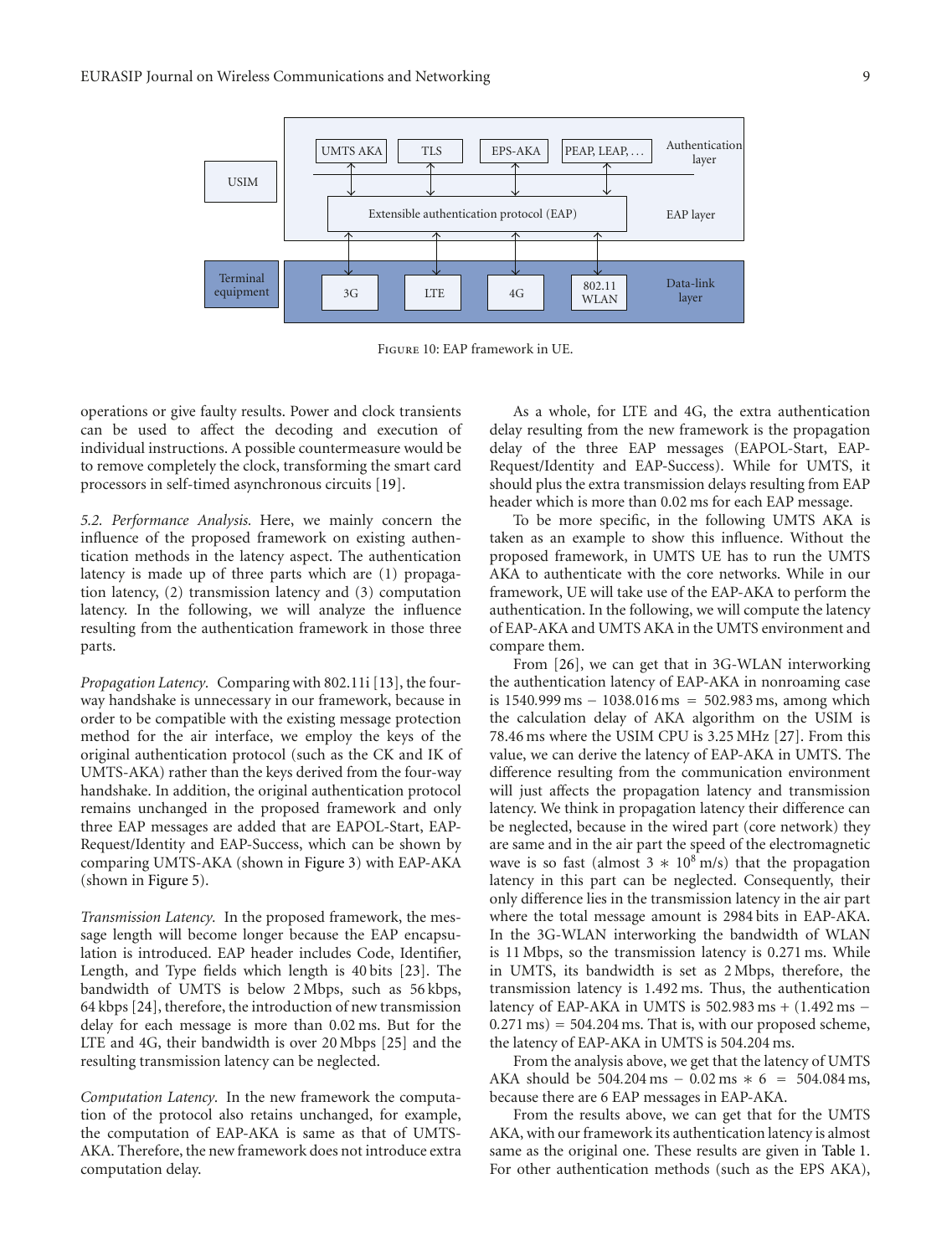Table 1: Latency influence of the framework: UMTS AKA as an example.

| UMTS AKA latency | Latency with our framework |
|------------------|----------------------------|
| 504.084 ms       | 504.204 ms                 |

their latencies are bigger and the influence of our framework can be neglected.

*5.3. Superiority Analysis.* Analysis indicates that the proposed uniform access authentication method has following advantages over the present one.

- (1) Various authentication algorithms are integrated into USIM which can support access authentications in different wireless communication technologies. Not only the current 3G, LTE and WLAN but also the future 4G are taken into consideration. Therefore, even the terminal is updated (e.g., from LTE to 4G), USIM is unnecessary to be changed.
- (2) Various authentication protocols are collectively managed by the media independent authentication layer, and any communication module in the terminal can uniformly call this layer to authenticate with the networks. In such a method, the independence between the authentication framework and communication modules is achieved. Then the operator can choose different protocols according to different users or scenarios (e.g., roaming or nonroaming scenario). In such a way, personalized and finegrained services can be provided.
- (3) The independence between the authentication framework and the underlying communication technologies enables the re-use of existing authentication protocols (e.g., EAP-TLS [28]), which reduces the possibility of developing new authentication protocols for emerging communication technologies.
- (4) The key output of USIM is in the uniform form of (MSK, EMSK), which enables the manufactures of communication equipments to derive the expected keys according to the requirement of confidentiality and integrity. In this way, the functions of USIM and terminal equipment can be separated each other, which facilitates the USIM and equipment manufacturers to maintain and develop their own products, respectively.
- (5) Unified management of authentication protocols makes them highly extensible, and the framework can add new authentication protocols according to the specific applications.
- (6) It is convenient to update and easy to maintain the authentication protocols. When some a new authentication method needs to be added, just the media independent authentication layer needs to be updated. This can be realized through sending short messages to the terminal by the operator to update the USIM. In addition, its advantage over the legacy

method lies in that the latter can just replace the old authentication protocol with a new one while our proposal can add a new protocol while retaining the existing ones, which can realize forward compatibility and enables the terminal and the operator to negotiate and choose a suitable protocol.

(7) This scheme not only is applicable for the terminal to access mobile communication networks, but also can provide the terminal WLAN or WiMAX access. In this case, the WLAN or WiMAX network card needs to interact with USIM and activates the EAP function module in USIM by the "AUTHENTICATE" command. Afterwards, WPA-supplicant or X-supplicant agrees and implements an authentication protocol with the authentication server in WLAN or WiMAX, which procedure is same as the one in Figure 9. That is, using our proposal, USIM enables the UE to access the mobile core networks, WLAN and WiMAX in a uniform authentication method.

From the analysis above, it can be seen that the proposed framework overcomes the drawbacks mentioned in Section 1.

# **6. Related Work**

As digital convergence slowly becomes a reality, the cellular operators have started to offer an increasing number of new services for users. For each service the user is going to use he has to have credentials, therefore, he has to manage a lot of credentials, which is a burden for him [29]. The Generic Authentication Architecture (GAA) is 3GPP's solution to the aforementioned problems [30]. It provides fresh key material for clients and servers that require shared secret based authentication, and signs certificates for those applications which require asymmetric authentication. The users' equipments authenticate themselves to the operator's GAA service by existing 3G or 2G authentication protocols, and in the process receive new keys. Also the services, which the users want to use, are able to fetch them from GAA. In such a way, the clients and servers are able to share secrets [31]. In addition to other services, the method described above can also be used to authenticate clients to a public key infrastructure, which can then be asked to sign certificates for the client's public key(s)  $[32]$ .

Kim et al. [33] first proposed a fast handover authentication mechanism based on context transfer which enables a multimode terminal to get a seamless service across the heterogeneous networks. And a unified authentication scheme among various FMC (Fixed Mobile Convergence) networks is presented which enables UE to gain service layer authentication using the single-sign-on access authentication and fast handover authentication.

In the above two works, they are concerned about the unified or general authentication in the service layer, that is, after UE gets access to the networks and demands some services their authentication methods will work. While our scheme mainly focuses on the initial access authentication.

In WLAN, there are two security standards which are IEEE 802.11i and China's WAPI. They are incompatible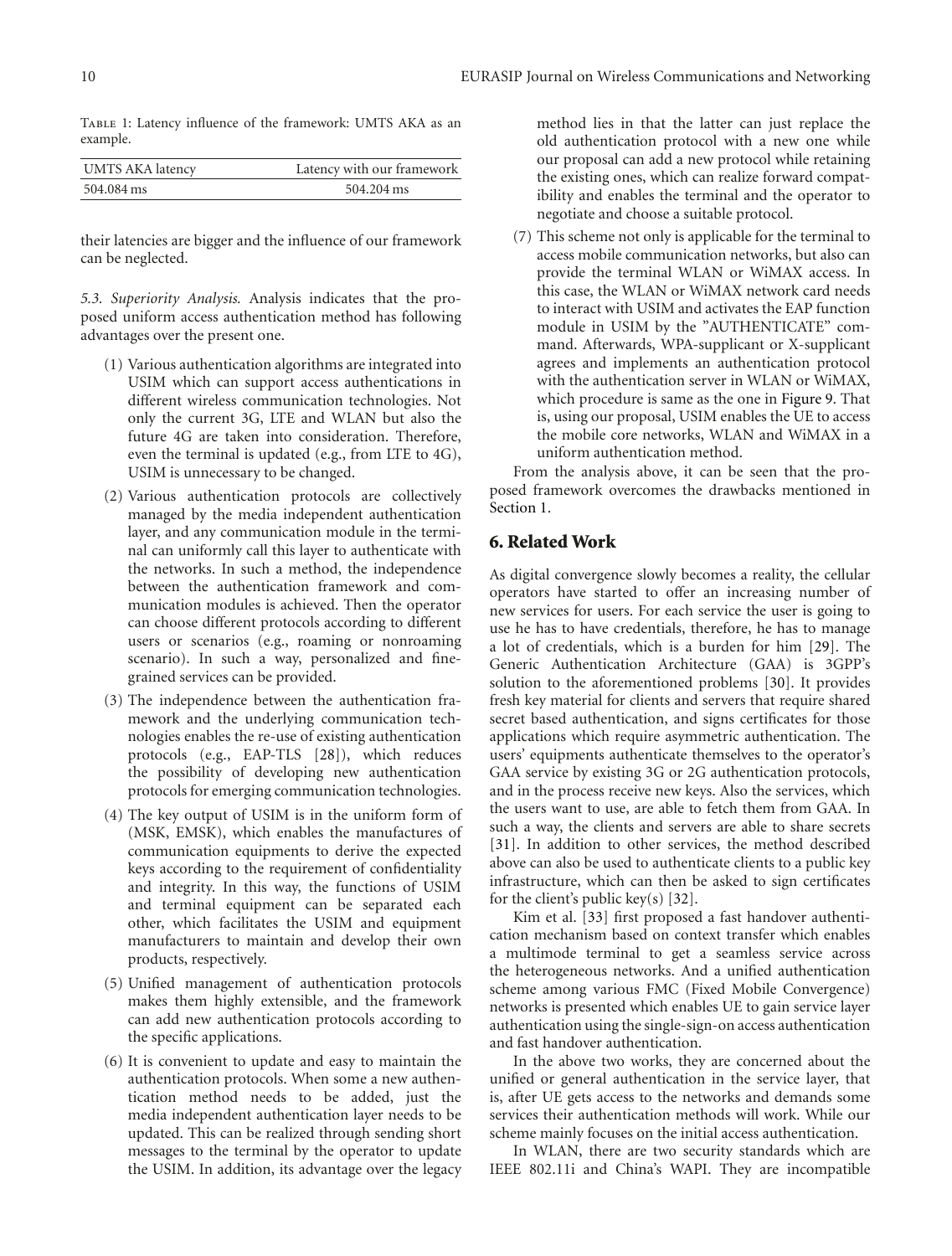with each other, which will bring about a series of issues related with the deployment and implementation. In order to solve this problem, Li et al. [34] proposed a scheme that is compatible with both standards. First, the authentication participators in WAPI which are the mobile node and the access point (AP) are changed into the mobile node and the authentication server, while the framework and protocol itself retain unchanged. And then, the modified WAPI is introduced into the EAP framework as a specific authentication method. Through the change of WAPI and then introduction of it into the EAP framework, UE can support both of them and it can negotiate with the networks and select one when performing the access authentication. This method is similar to our proposed framework, but the difference lies in that UE in ours is multimode which can support various communication technologies and different authentication methods are integrated into USIM card.

In the BcN (Broadband Convergence Netowrk), there are many authentication mechanisms which are different from each other. Therefore, there is a strong requirement for unified authentication. Lee et al. [35] proposed a unified authentication scheme for BcN wherein an AAA corebroker is positioned in the core network and manages the information for the authentication of the mobile nodes. When the mobile node detects a new access network, the information of the new access network is sent to the AAA core-broker which performs the pre-authentication of the mobile node with the AAA server of the new access network. When the mobile node moves into the new access network, a fast authentication procedure can be implemented locally. With the proposed scheme, low latency authentication operations can be achieved. This work seems to provide a sound unified authentication scheme. But in fact, it does not. Because when UE performs the Initial-Authentication, it has to authenticate with the authentication server in the initial access networks. But when the initial access networks changes, what shall UE do? The paper did not mention it. If UE employs another authentication protocol for the new initial access networks, then it is not a unified authentication scheme; otherwise, UE will use the same authentication protocol, that is, no matter what kind of access network, UE will take use one authentication protocol, which is not realistic or unfeasible.

Kambourakis et al. [36] points out that a drawback of the existing AKA procedure is that they are dependent on the underlying network infrastructure and cannot offer a dynamic and flexible authentication and key agreement mechanism. Thus, in the next-generation mobile environments more flexible, dynamic and scalable security mechanisms are desired. And two SSL-based authentication procedures are proposed. The first one is the AKA based on SSL where UE and SGSN run SSL to authenticate each other and then SGSN updates UE's location to HSS. The second one is the AKA based on EAP-TLS which is used for the 3G (or beyond 3G)-WLAN interworking. In this procedure, UE and the AAA server in its home networks run EAP-TLS to authenticate each other. We do not think this scheme is suitable for 3G and beyond 3G. First, at present the public key infrastructure is still not sound and it will take some

time to establish them. Secondly, SSL involves the public key operation which is not suitable for the resource-limited mobile terminal. Thirdly, we do not think one specific authentication protocol is suitable for future heterogeneous wireless environments. Instead, a framework that can support various authentication methods is more advisable.

## **7. Conclusion**

First, the drawbacks of the USIM-based authentication method in the current mobile communication are presented. And we point out the fundamental reason is that USIM just supports one authentication algorithm AKA which is not extensible, furthermore it cannot provide the independence between the authentication framework and underlying communication technologies. Consequently, current authentication method cannot fulfill the requirements of the future mobile communications. In order to overcome the drawbacks, a uniform access authentication framework is proposed. Taking use of the EAP, a media independence authentication layer is introduced in USIM which collectively manages various authentication protocols. In such a way, the framework is extensible and the independence between the authentication framework and underlying communication technologies is also achieved, which enables USIM and the networks server to negotiate and run a suitable authentication protocol according to the specific scenario and output keys in a unified format. In the terminal, a key adaptation layer is added which transforms the output keys to the format that the corresponding communication module can accept. Our analysis indicates that the proposed method has obvious advantage over the present one.

#### **Acknowledgments**

This work is supported by the National Natural Science Foundation of China (60702059, 61072066, 60972078), the Key Program of National Natural Science Foundation of China (60633020), the Fundamental Research Funds for the Central Universities, Mobile Network Security Technology Research Center of Kyungpook National University, the Opening Foundation of Key Lab of Cryptglogic Technology and Information Security, Ministry of Education, Shandong University, and funds of Key Lab of Fujian Province University Network Security and Cryptology (09A001).

# **References**

- [1] "Requirements for Evolved UTRA (E-UTRA) and Evolved UTRAN (E-UTRAN)," 3GPP TR 25.913, 2006, http://www .3gpp.org/ftp/specs/html-info/25931.htm.
- [2] "System architecture evolution: report on technical options and conclusions," 3GPP TR 23.882 v1.9.0, 2007, http://www .3gpp.org/ftp/specs/html-info/23882.htm.
- [3] "Digital Cellular Telecommunications System (Phase 2+); SecurityRelated Network Functions (Release 5)," 3GPP TS 43.020 v5.3.0, 2007, http://www.3gpp.org/ftp/specs/htmlinfo/43020.htm.
- [4] "3G Security; Security architecture (Release 9)," 3GPP TS 33.102 v9.1.0, 2009, http://www.3gpp.org/ftp/specs/htmlinfo/33102.htm.